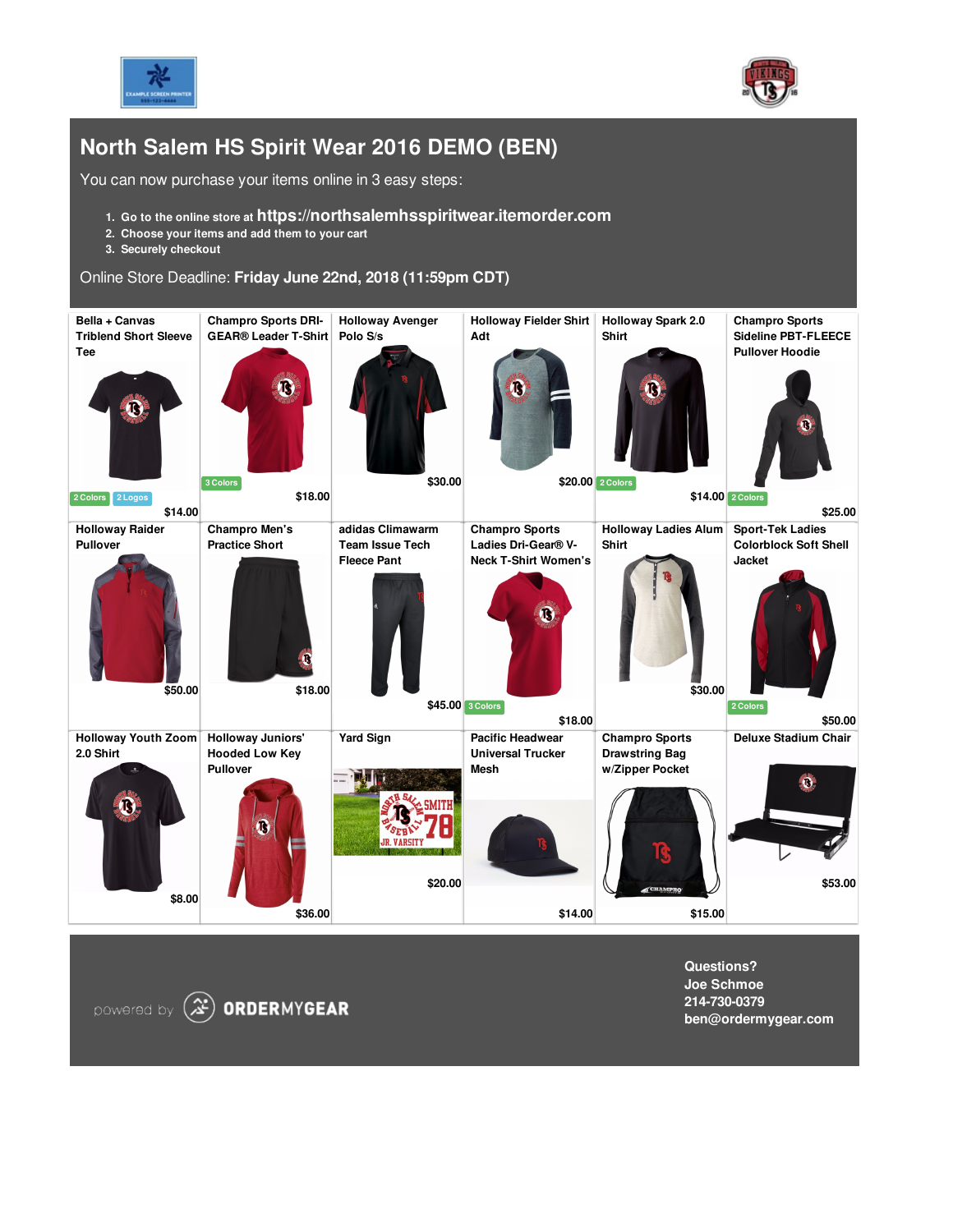

| PO#             |                                            |
|-----------------|--------------------------------------------|
| <b>ACCOUNT#</b> |                                            |
| <b>STORE</b>    | North Salem HS Spirit Wear 2016 DEMO (BEN) |
| <b>SHIP TO</b>  | 2211 Commerce                              |
|                 | Dallas, TX 75204                           |
|                 | US                                         |

### **PURCHASE ORDER**

## **Sample Purchase Order**

**BILL TO:**

Sales AJ 2211 Commerce Dallas, TX 75204 US

| <b>BRAND</b>   | <b>STYLE</b> | <b>DESCRIPTION</b>                       | <b>COLOR</b>            | <b>SIZE</b>        | <b>QTY</b>     | <b>UNIT</b>  | <b>EXTENDED</b> |
|----------------|--------------|------------------------------------------|-------------------------|--------------------|----------------|--------------|-----------------|
| Bella + Canvas | 3413         | Bella + Canvas Triblend Short Sleeve Tee | Solid Black Triblend    | <b>Adult Small</b> | $\overline{c}$ | \$0.00       | 0.00<br>∣\$     |
|                |              |                                          | Solid Black Triblend    | Adult Large        |                | $$0.00$   \$ | 0.00            |
|                |              |                                          | <b>Red Triblend</b>     | Adult Large        |                | $$0.00$   \$ | 0.00            |
| Holloway       | 229523       | Holloway Fielder Shirt Adt               | <b>Athletic Heather</b> | <b>Adult Small</b> |                | $$0.00$ \\$  | 0.00            |
|                |              |                                          | Athletic Heather        | Adult Medium       |                | $$0.00$   \$ | 0.00            |
|                |              |                                          | Athletic Heather        | Adult Large        |                | $$0.00$   \$ | 0.00            |
| Holloway       | 229155       | Holloway Raider Pullover                 | Red                     | Adult X-Small      | 5              | $$0.00$   \$ | 0.00            |
|                |              |                                          | Red                     | Adult Medium       | 3              | $$0.00$   \$ | 0.00            |
|                |              |                                          | Red                     | Adult X-Large      | 6              | $$0.00$   \$ | 0.00            |
| Holloway       | 222521       | Holloway Spark 2.0 Shirt                 | <b>BLACK</b>            | <b>Adult Small</b> |                | $$0.00$   \$ | 0.00            |
| Holloway       | 222620       | Holloway Youth Zoom 2.0 Shirt            | <b>Black</b>            | <b>Youth Small</b> |                | \$0.00       | 0.00<br>ا \$    |
|                |              |                                          |                         |                    |                | <b>TOTAL</b> | 0.00<br>\$      |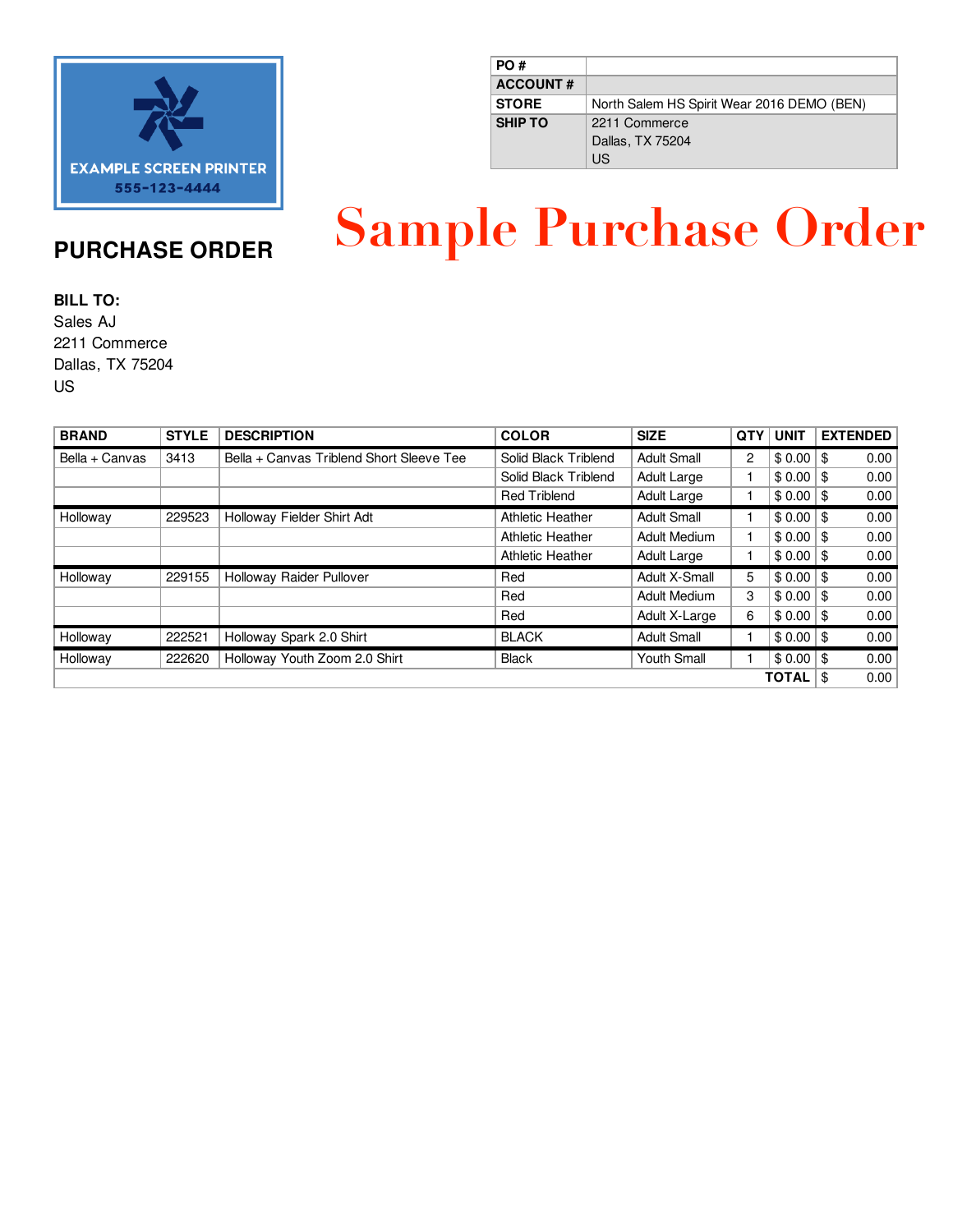

## **Sample Receipt**

If you or someone you know would like their own online store with custom apparel and goods, please call us at XXX-XXX-XXXX to get started... its fast, simple, and FREE! We create online stores for schools, teams, corporate offices, fundraisers, and much more.

#### **Todd Brown Order 44499829**

| Qtv          | Product                                                                      | Price   | Total   | <b>Subtotal</b>      | \$142.00 |
|--------------|------------------------------------------------------------------------------|---------|---------|----------------------|----------|
| 1.           | Champro Sports DRI-GEAR® Leader T-Shirt [BST85]                              | \$44.00 | \$44.00 | <b>Sales Tax</b>     | \$8.52   |
|              | Size: L. Color: BLACK, Name on back: Brown, Number on back: 1                |         |         | <b>Grand Total</b>   | \$150.52 |
| $\mathbf{1}$ | <b>Holloway Fielder Shirt Adt [229523]</b>                                   | \$20.00 | \$20.00 |                      |          |
|              | Size: Adult Medium, Color: Athletic Heather                                  |         |         | <b>Payments:</b>     |          |
| $\mathbf{1}$ | Holloway Spark 2.0 Shirt [222521]<br>Size: Adult Small, Color: BLACK         | \$14.00 | \$14.00 | <b>TEST PO (BEN)</b> | \$131.44 |
| 1.           | Pacific Headwear Universal Trucker Mesh [404M]<br>Size: SM-MED (6 7/8-7 3/8) | \$14.00 | \$14.00 |                      |          |
| 1.           | Holloway Raider Pullover [229155]<br>Size: Adult Medium, Color: Red          | \$50.00 | \$50.00 |                      |          |

| <b>Order information</b>    |                                               | <b>Player Information</b>  |       |
|-----------------------------|-----------------------------------------------|----------------------------|-------|
| Order ID                    | 44499829                                      | <b>Player's First Name</b> | Todd  |
| Sale Title                  | North Salem HS Spirit<br>Wear 2016 DEMO (BEN) | <b>Player's Last Name</b>  | Brown |
| <b>Sale Code</b>            | 7XVJD                                         |                            |       |
| <b>OMG Sale Code</b>        | 7XVJD                                         |                            |       |
| Date Purchased              | September 9, 2016                             |                            |       |
| <b>Customer Information</b> |                                               |                            |       |

**Email Address** todd@test.com

#### 10% OFF COUPON

Bring this receipt into the store to receive 10% off your next in store purchase.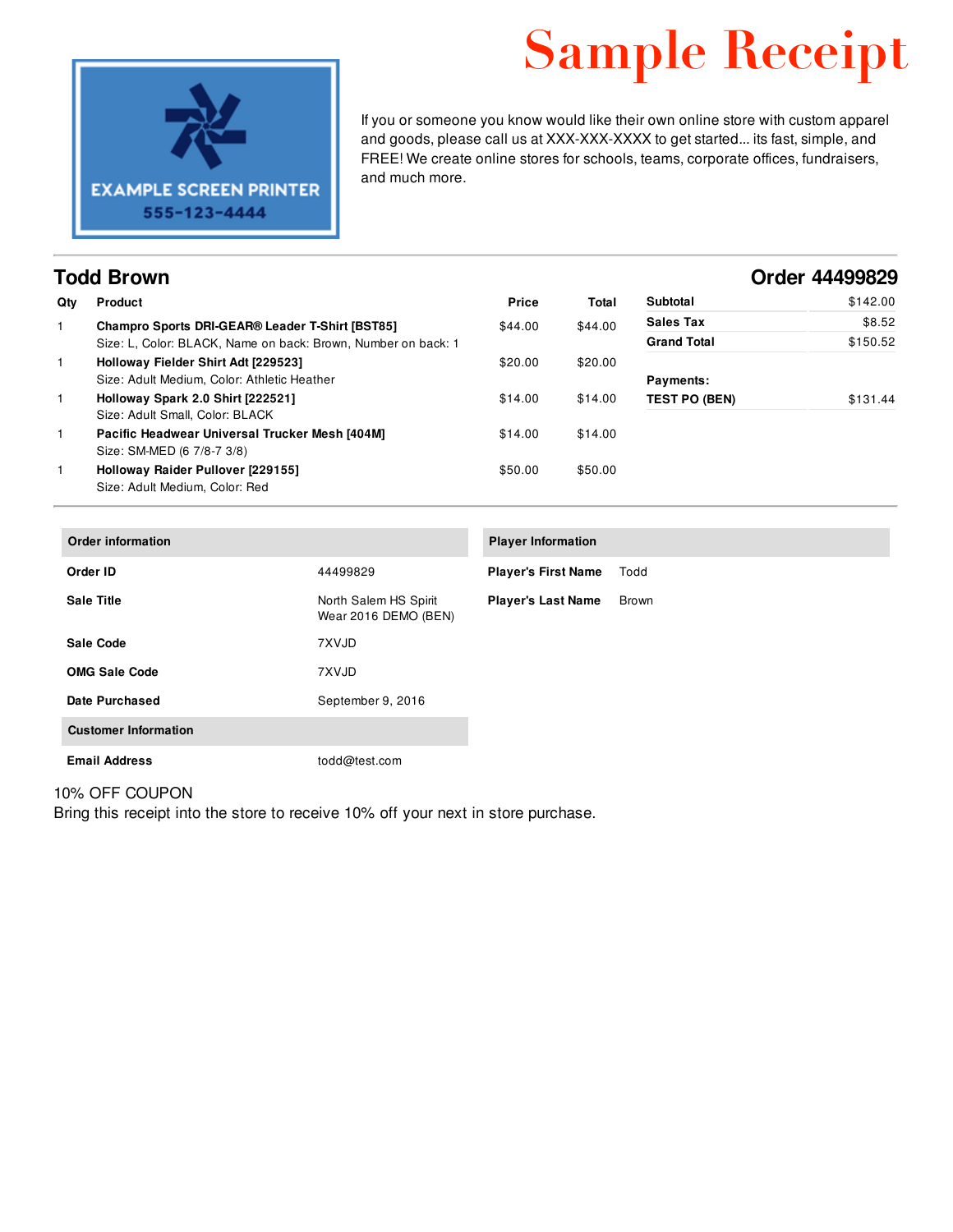## **Sample Deposit Statement**

#### **Deposit Statement**



| <b>Sample Account</b> |
|-----------------------|
|                       |
| Joe Schmoe            |
| 123 My Street         |
|                       |
| <b>City, ST 55555</b> |
| US                    |
|                       |

| <b>NET DEPOSIT</b>             | \$8,325.17  |
|--------------------------------|-------------|
| <b>PROCESSING FEE WITHHELD</b> | (S271.26)   |
| OMG FEE WITHHELD               | (S288.78)   |
| <b>TOTAL COLLECTED</b>         | \$8,885.21  |
| <b>STORES INCLUDED</b>         | 8           |
| <b>BANK ACCOUNT</b>            |             |
| <b>DEPOSIT STATUS</b>          | <b>PAID</b> |
| <b>STATEMENT DATE</b>          |             |
| STATEMENT#                     |             |

#### **STORES**

| <b>Store</b>                             | <b>Total Collected</b> | <b>OMG Fee</b> | <b>Processing Fee</b> | <b>Net Deposit</b> |
|------------------------------------------|------------------------|----------------|-----------------------|--------------------|
| <b>Monterey Soccer Team Store</b>        | \$1,377.09             | (S44.75)       | (S42.03)              | \$1,290.31         |
| <b>Monterey Girls Soccer Team</b>        | \$5,726.13             | (S186.13)      | (S172.04)             | \$5,367.96         |
| <b>Hills High School Track</b>           | \$623.81               | (\$20.27)      | (\$21.11)             | \$582.43           |
| <b>Coronado Band</b>                     | \$1,074.29             | (\$34.91)      | (\$33.26)             | \$1,006.12         |
| PeeWee Baseball 2018                     | \$34.24                | (S1.11)        | (\$1.29)              | \$31.84            |
| <b>Johnstons Air Conditioning</b>        | $(\$20.00)$            | \$0.65         | \$0.65                | (\$18.70)          |
| <b>Crush Volleyball</b>                  | (\$32.00)              | \$1.04         | \$1.07                | (\$29.89)          |
| <b>Lubbock Fire Fighters Association</b> | \$101.65               | (\$3.30)       | (\$3.25)              | \$95.10            |

#### **TRANSACTIONS**

| <b>Date</b>            | <b>Type</b> | <b>Order Number Store</b> |                                   |          |           | Payment OMG Fee Processing Fee Amount |                     |
|------------------------|-------------|---------------------------|-----------------------------------|----------|-----------|---------------------------------------|---------------------|
| May 15th, 2017 PAYMENT |             | 64071704                  | <b>Monterey Soccer Team Store</b> | \$131.61 | (S4.28)   |                                       | $($4.12)$ \$123.21  |
| May 15th, 2017 PAYMENT |             | 90855402                  | <b>Monterey Soccer Team Store</b> | \$136.96 | (S4.45)   |                                       | $($4.27)$ \$128.24  |
| May 15th, 2017 PAYMENT |             | 75548028                  | <b>Monterey Soccer Team Store</b> | \$497.55 | (\$16.17) |                                       | $(S14.73)$ \$466.65 |
| May 15th, 2017 PAYMENT |             | 57198120                  | <b>Coronado Band</b>              | \$343.47 | (S11.16)  | (\$10.26) \$322.05                    |                     |
| May 15th, 2017 PAYMENT |             | 54713820                  | PeeWee Baseball 2018              | \$64.20  | (\$2.09)  | (S2.16)                               | \$59.95             |
| May 15th, 2017 PAYMENT |             | 93906361                  | <b>Monterey Soccer Team Store</b> | \$215.61 | (S7.01)   |                                       | $($6.55)$ \$202.05  |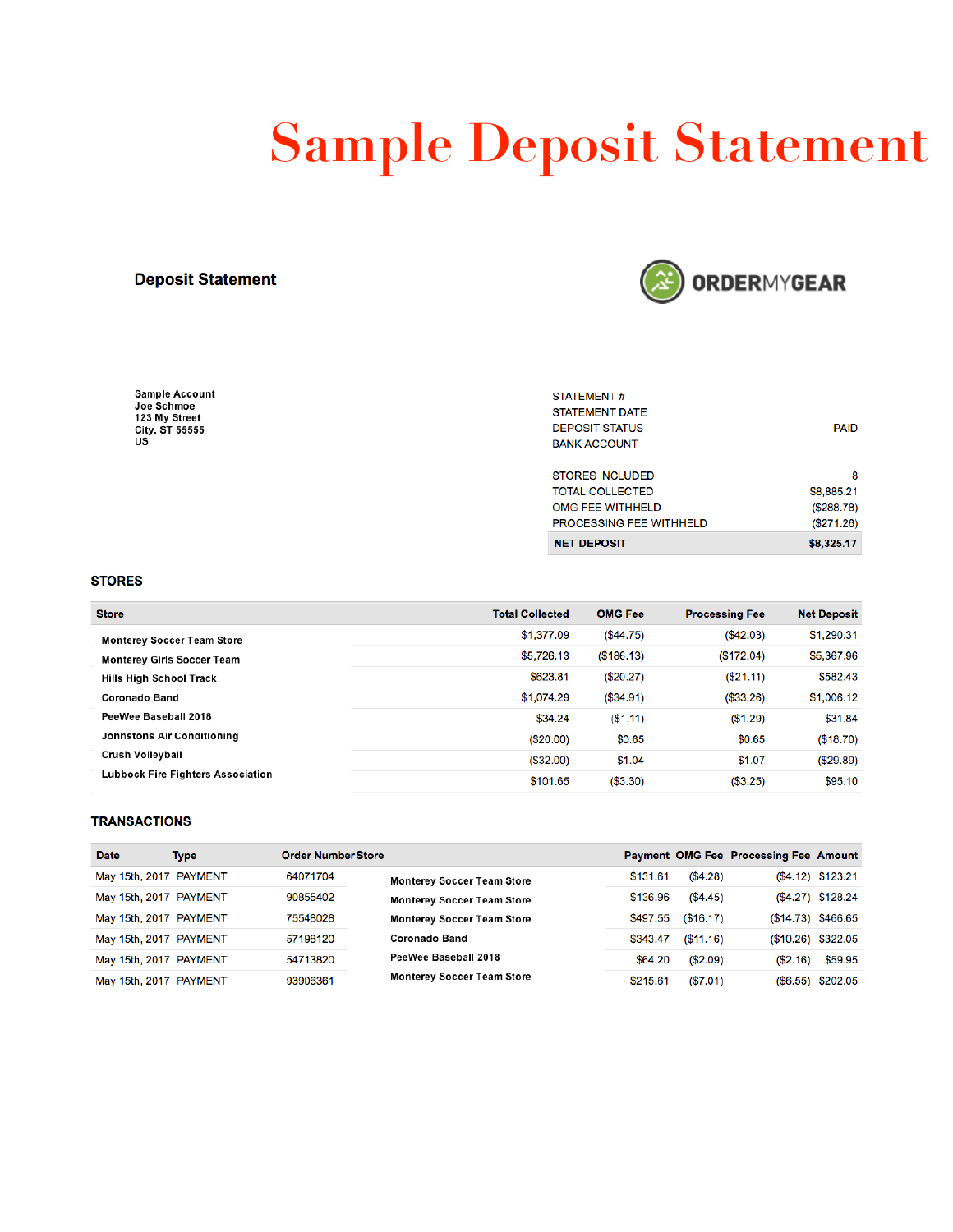

# **Sample Work Order pg 5-11**

## **Front Screen Circle Logo North Salem HS Spirit Wear <sup>2016</sup>**

**SCREEN PRINT**

**DEMO** (BEN)

## **Products**

9 — BST85 - Champro Sports DRI-GEAR® Leader T-Shirt 4 — 3413 - Bella + Canvas Triblend Short Sleeve Tee **13** - **Total**

## **Artwork**

**Name:** Front Screen Circle Logo

**Decoration Method:** Screen print

**Colors:** red and black

**Filename:** logo.eps

**Notes:** 11" Logo Red shirt White outlined logo\*\*\* White shirt no outline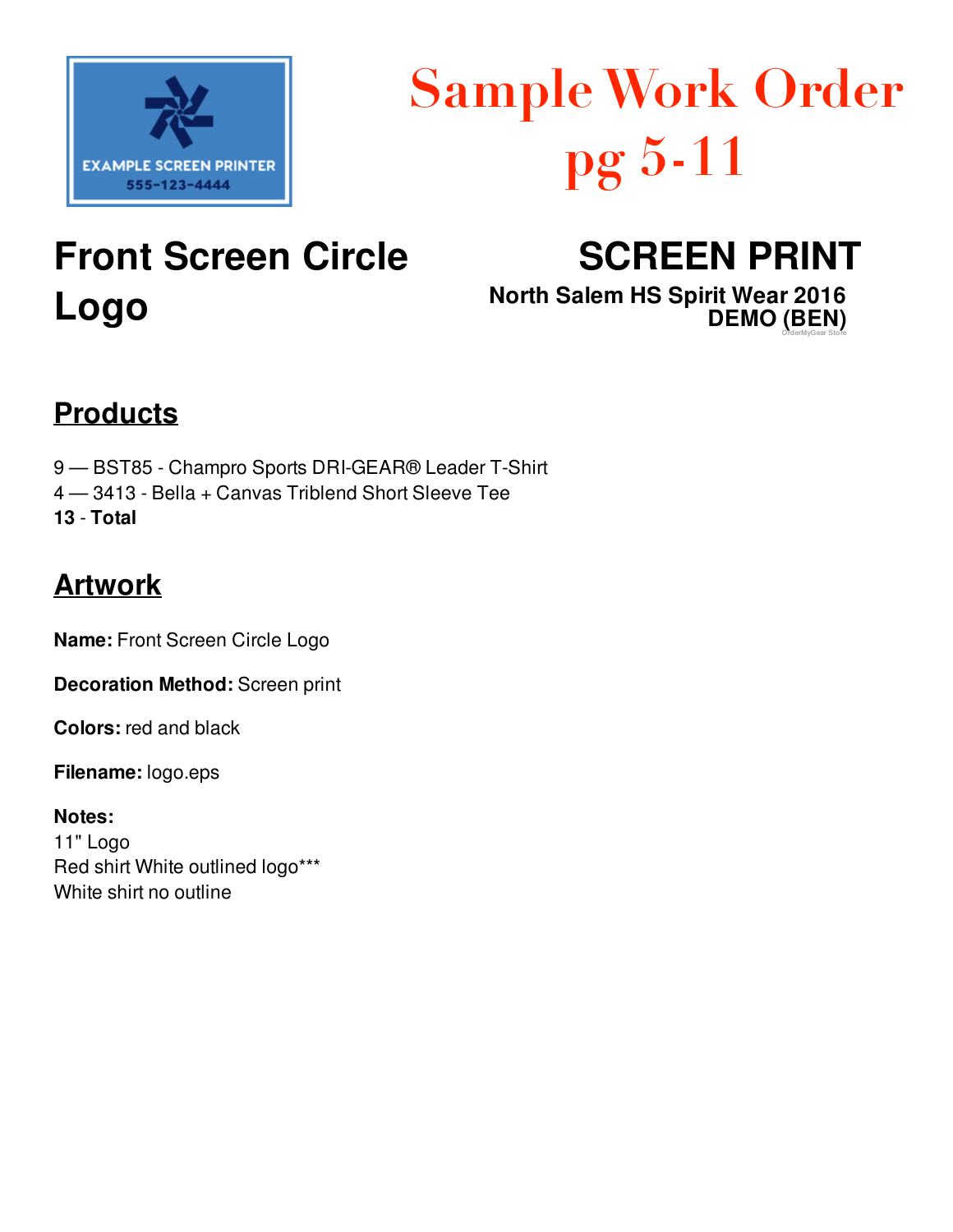#### **North Salem HS Spirit Wear 2016 DEMO (BEN) Champro Sports DRI-GEAR® Leader T-Shirt**

#### **DECORATION**

| <b>TYPE</b>                          |
|--------------------------------------|
| $\overline{\mathbf{V}}$ Screen Print |
| $\Box$ Embroidery                    |
| $\Box$ Tackle Twill                  |
| $\Box$ Heat Transfer                 |
| $\Box$ Other                         |
|                                      |

#### **ORDERS TOTAL QTY: 9**

|                | S           |             | XL | <b>XXL</b> |
|----------------|-------------|-------------|----|------------|
| <b>BLACK</b>   | $\mathbf 2$ |             |    |            |
| <b>SCARLET</b> | 0           | $\mathbf 2$ | Ω  |            |
| <b>WHITE</b>   | 0           |             |    |            |

#### **Personalizations**

| <b>Size</b> | <b>Color</b>   | Name on back | Number on back |
|-------------|----------------|--------------|----------------|
| S           | <b>BLACK</b>   | Pope         | 21             |
| S           | <b>BLACK</b>   | Jones        | 14             |
| L           | <b>BLACK</b>   | <b>Brown</b> |                |
| L           | <b>SCARLET</b> | King         | 12             |
| L           | <b>SCARLET</b> |              | 7              |
| L           | <b>WHITE</b>   | King         | 12             |
| <b>XL</b>   | <b>BLACK</b>   | Chaffee      | 6              |
| <b>XL</b>   | <b>WHITE</b>   | Chaffee      | 6              |
| <b>XXL</b>  | <b>WHITE</b>   | Welker       |                |



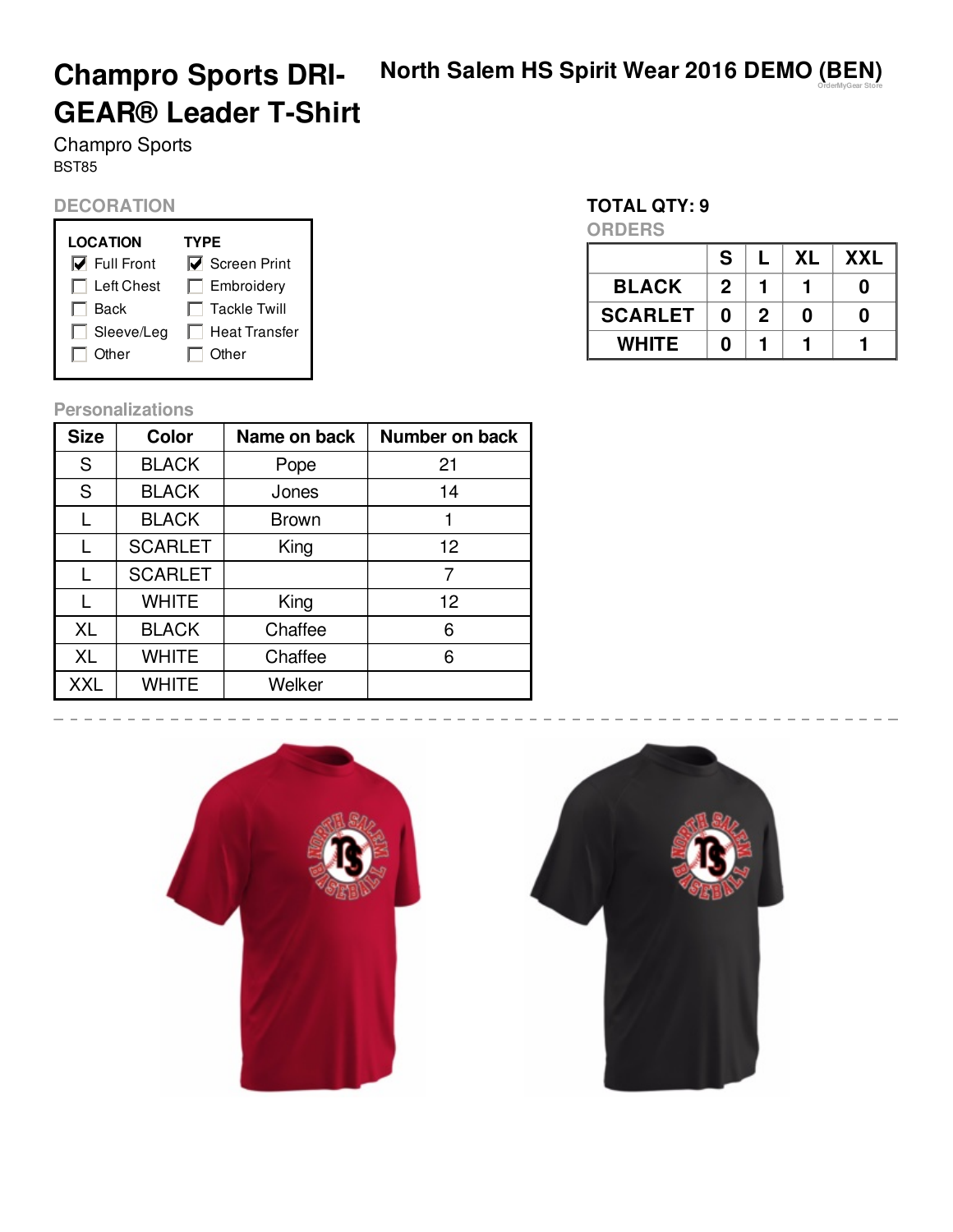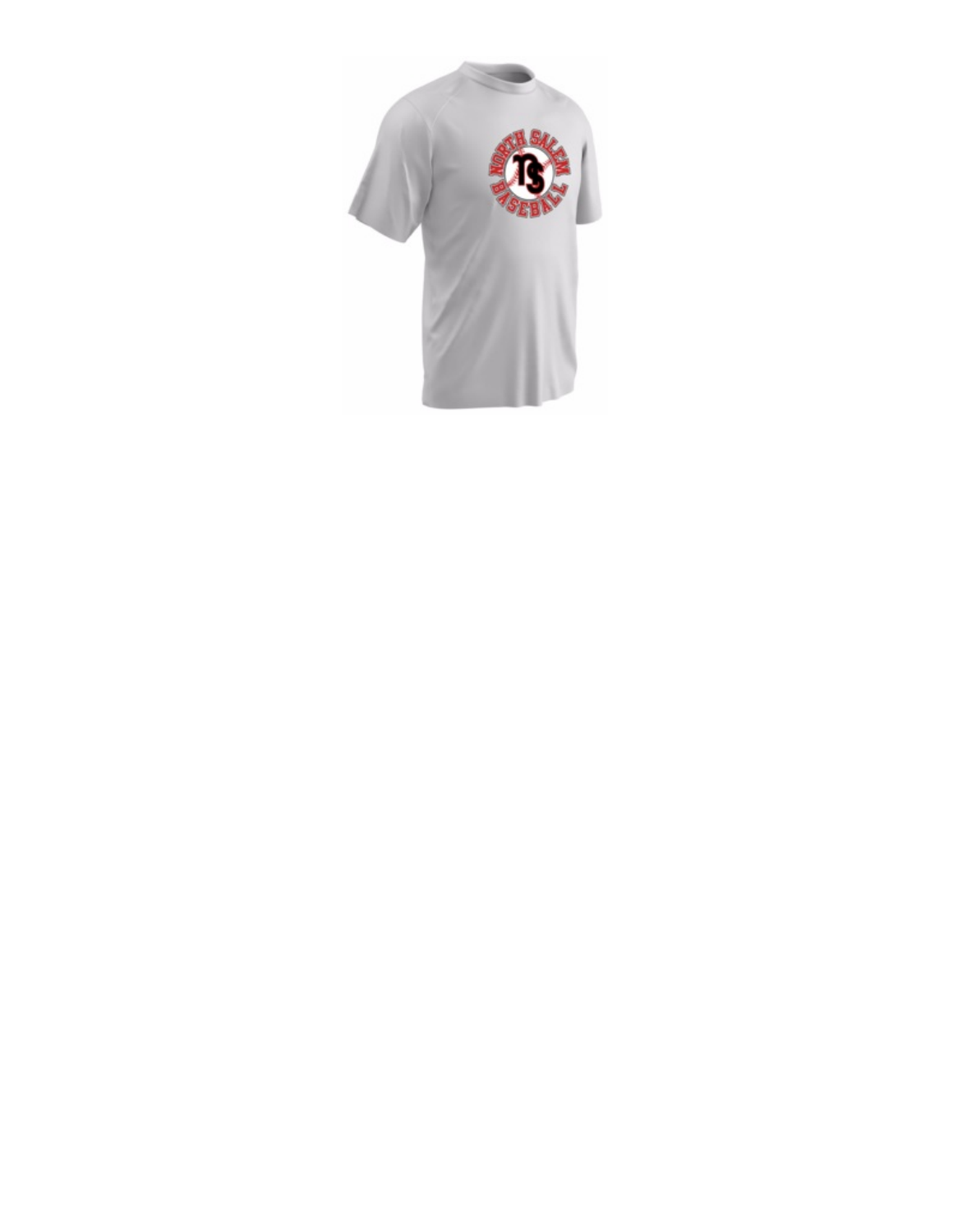### **Della + Canvas TriblendNorth Salem HS Spirit Wear 2016 DEMO (BEN) Short Sleeve Tee**

Bella + Canvas 3413

#### **DECORATION**



#### **TOTAL QTY: 4**

**ORDERS**

|                             | <b>Adult Small   Adult Large</b> |
|-----------------------------|----------------------------------|
| <b>Solid Black Triblend</b> |                                  |
| <b>Red Triblend</b>         |                                  |

**Personalizations**

| <b>Size</b>        | <b>Color</b>         | Logo        |
|--------------------|----------------------|-------------|
| <b>Adult Small</b> | Solid Black Triblend | Varsity     |
| <b>Adult Small</b> | Solid Black Triblend | Varsity     |
| <b>Adult Large</b> | Solid Black Triblend | Varsity     |
| <b>Adult Large</b> | <b>Red Triblend</b>  | Jr. Varsity |



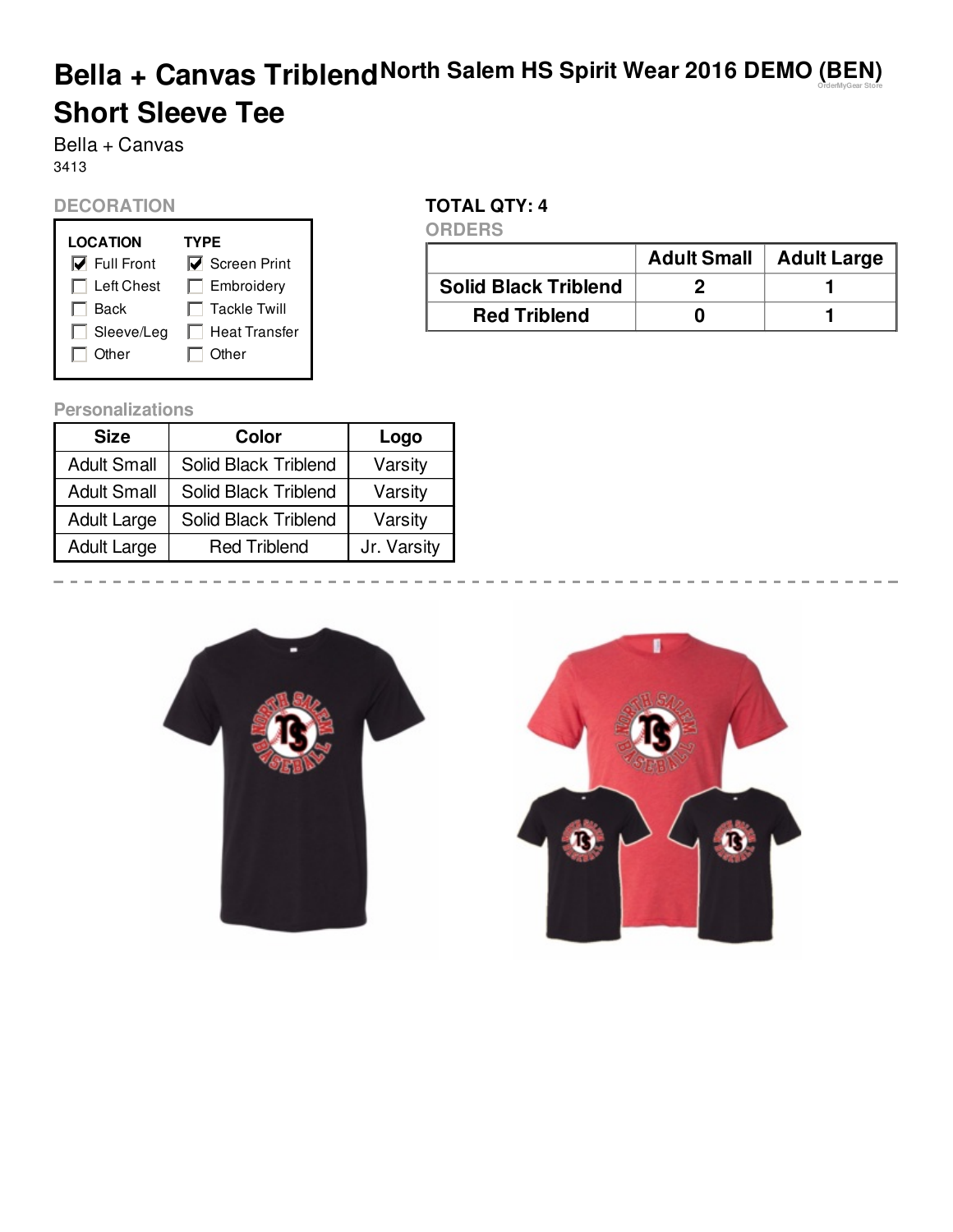

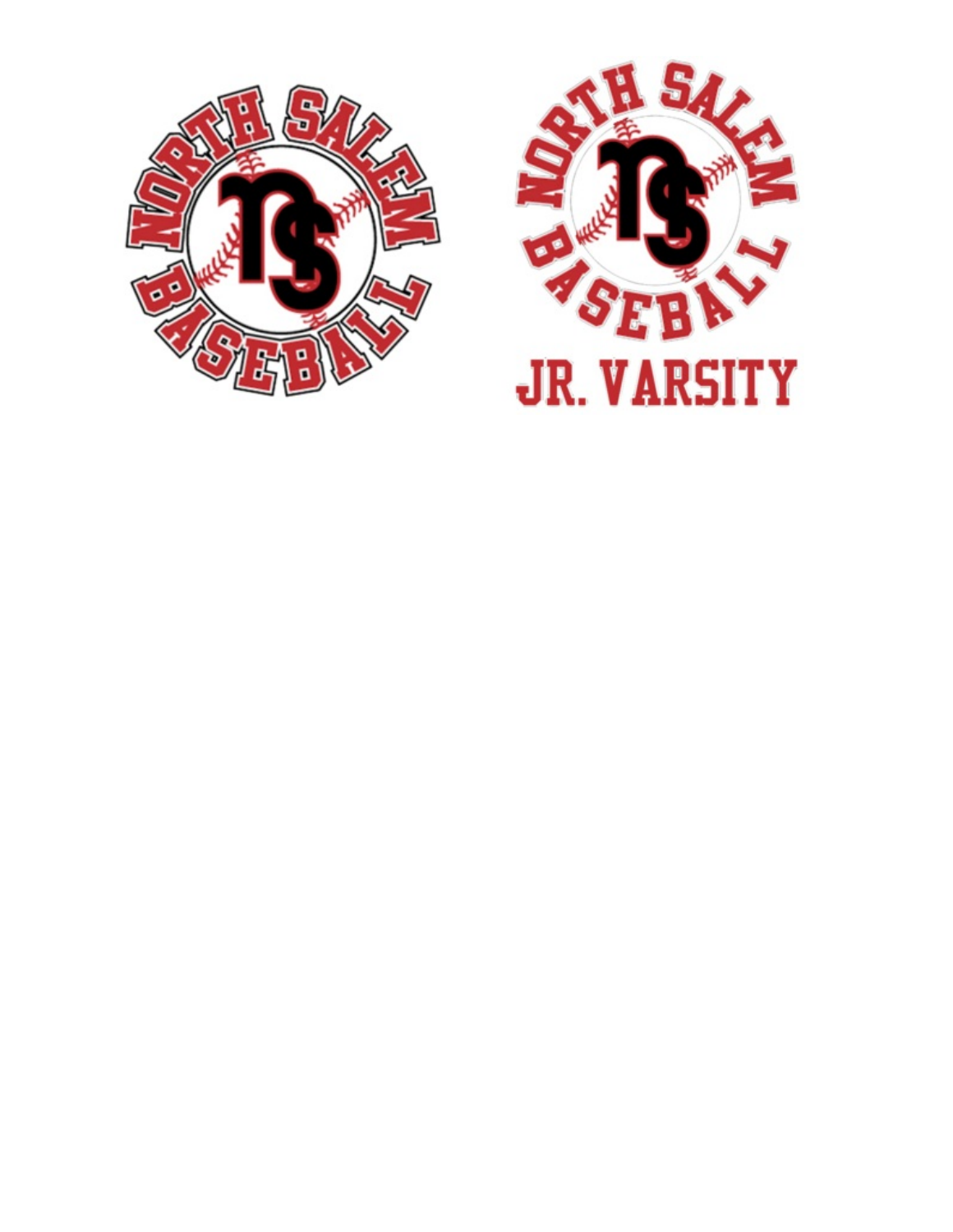

## **Emb**

## **EMBROIDERY**

**North Salem HS Spirit Wear 2016 DEMO** (BEN)

### **Products**

14 — 229155 - Holloway Raider Pullover **14** - **Total**

## **Artwork**

**Name:** Emb

**Decoration Method:** Embroidery

**Colors:** rpg

**Filename:** logoembr.eps

**Notes:** 2" Logo over left chest area

300 thread

Red thread on black garment Black thread on red garment